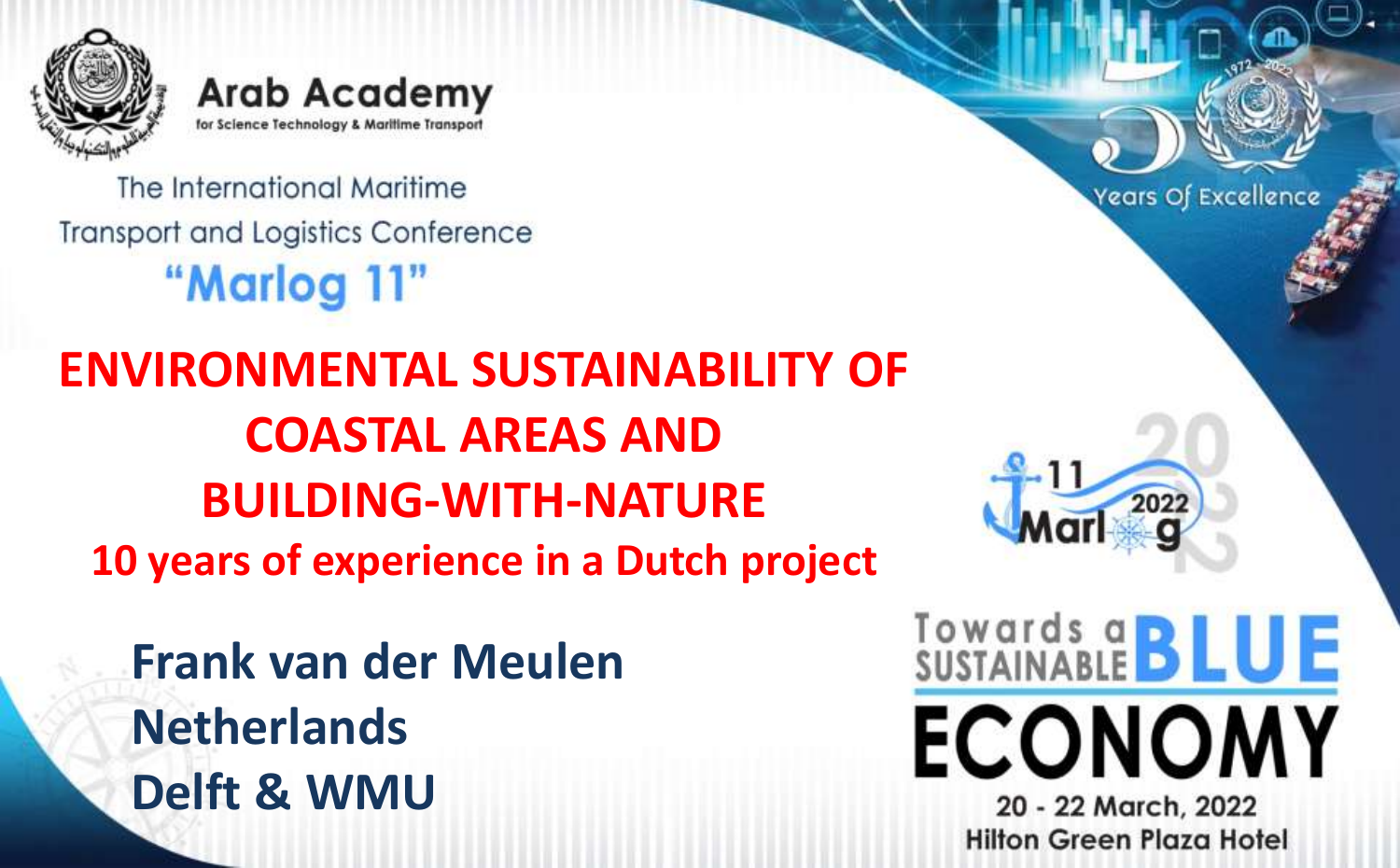Building with nature (use natural elements and processes) Nature compensation Ecology of coastal dunes

"Marlog 11"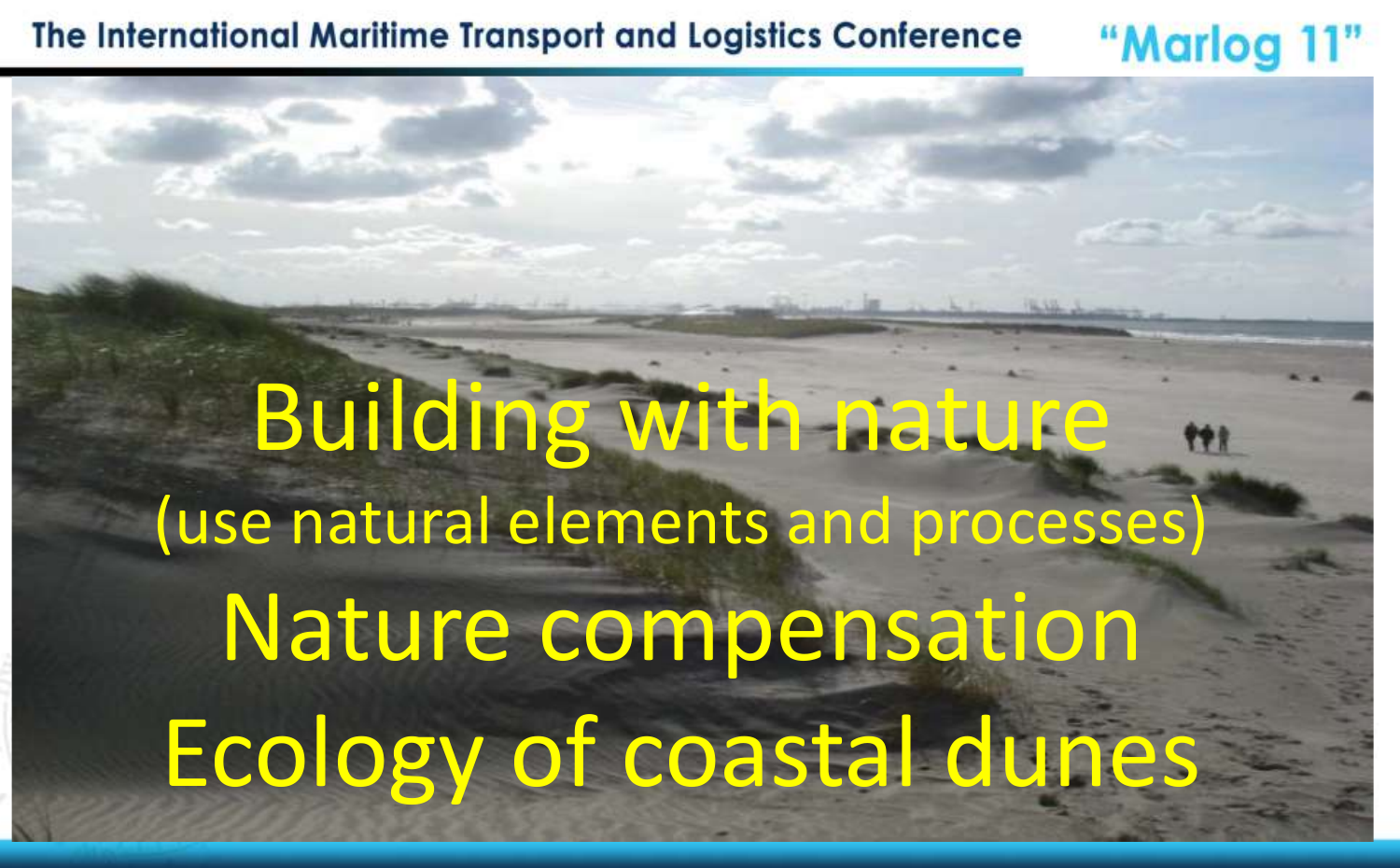# The International Maritime Transport and Logistic: 2010



-Extension harbor Rotterdam in coastal zone (1500ha) -EU protected high quality ecology



-EU: Dune compensation (also marine compensation)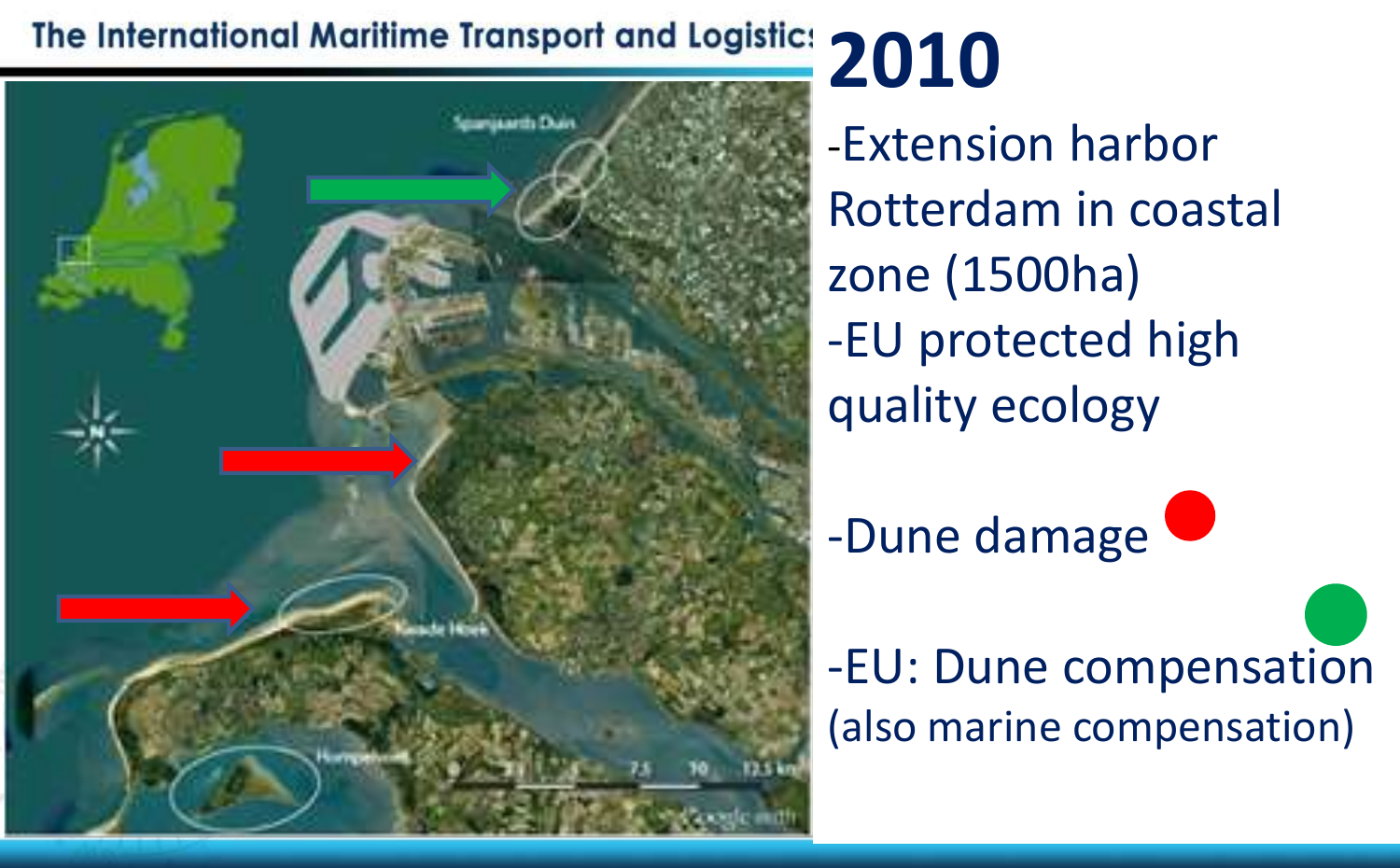# -Nature compensation, 35ha **2011** -Nourishment, 6 mln m<sup>3</sup> sand, North Sea bottom -Building with nature

**Dune marsh (5-10) Grey dune (>20)**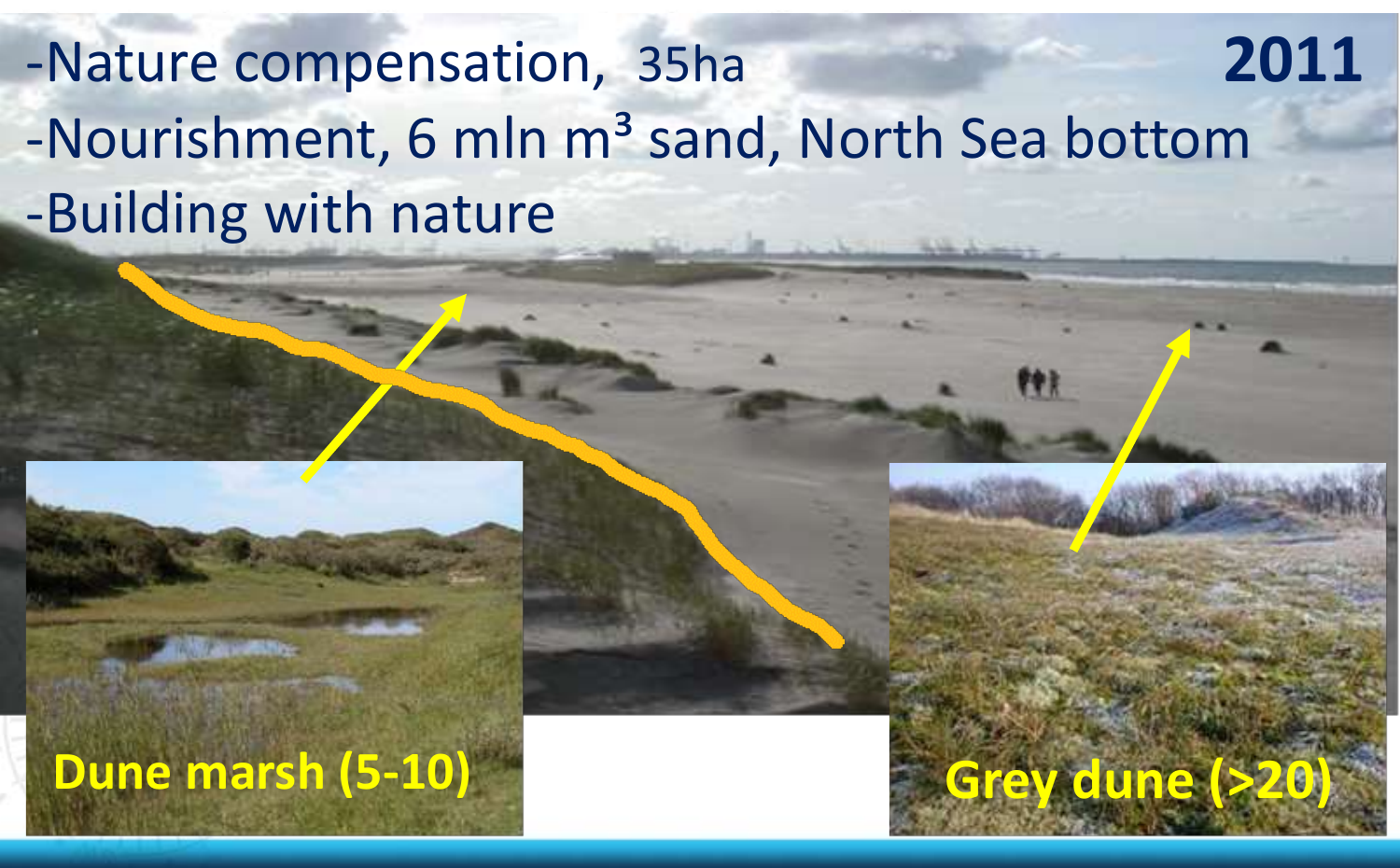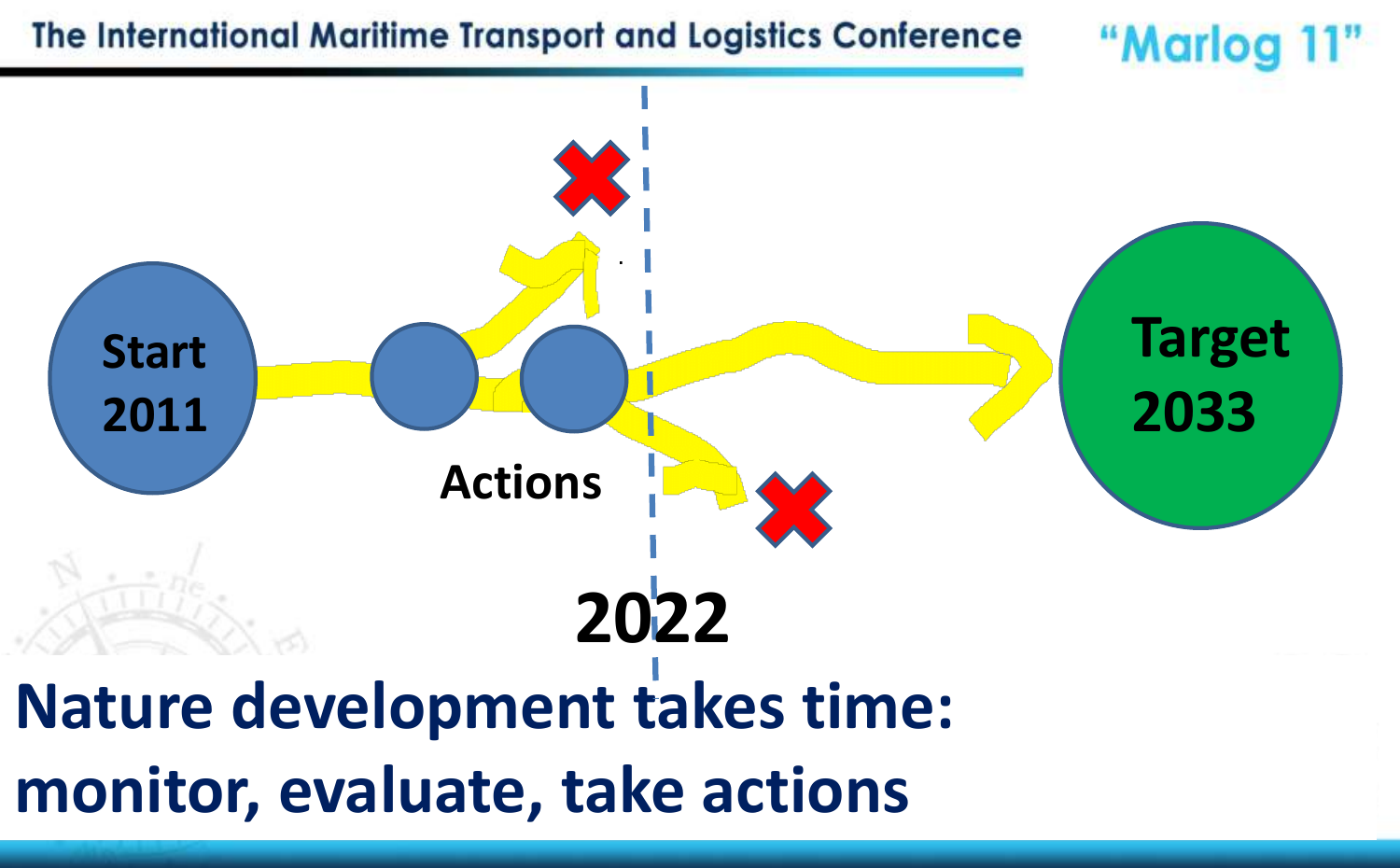- **Building with nature..........How did it go?**
- **2011-2021 first balance after 10 yrs experience**
- **Give nature a hand at three important ecologial levels**

**DYNAMICS AND MORPHOLOGY Too much wind and sand blasting for plants to settle**

**Reduce dynamics**

**GROUNDWATER Too few moist areas for Dune marsh to grow Excavate deeper** **VEGETATION Too less seed bank in soil for plants to settle**

"Marlog 11"

**Bring seeds from elsewhere**



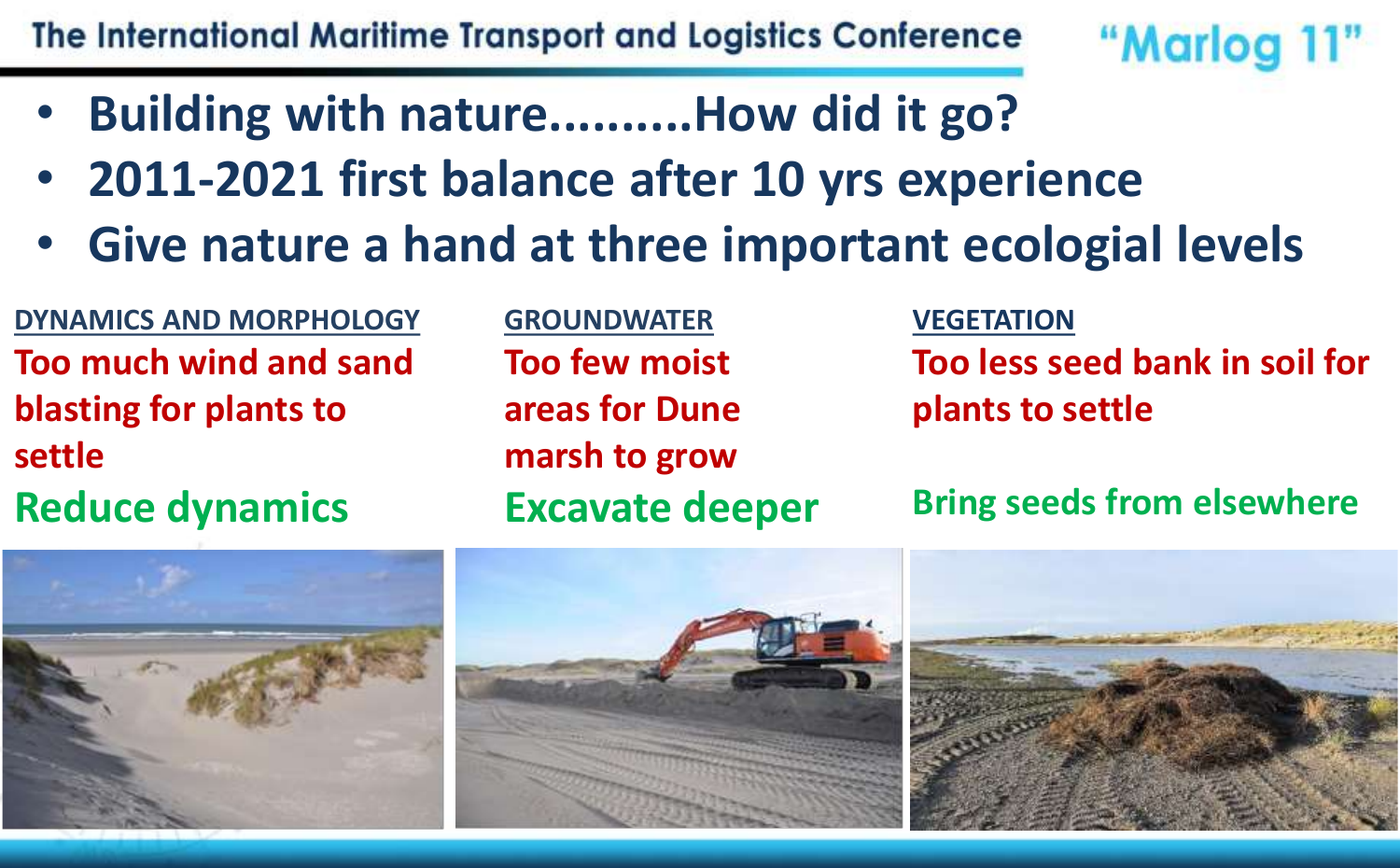

- Reduce sand blasting
- Stop wind / sand dynamics
- Stabilize soil surface



## **DYNAMICS AND MORPHOLOGY**

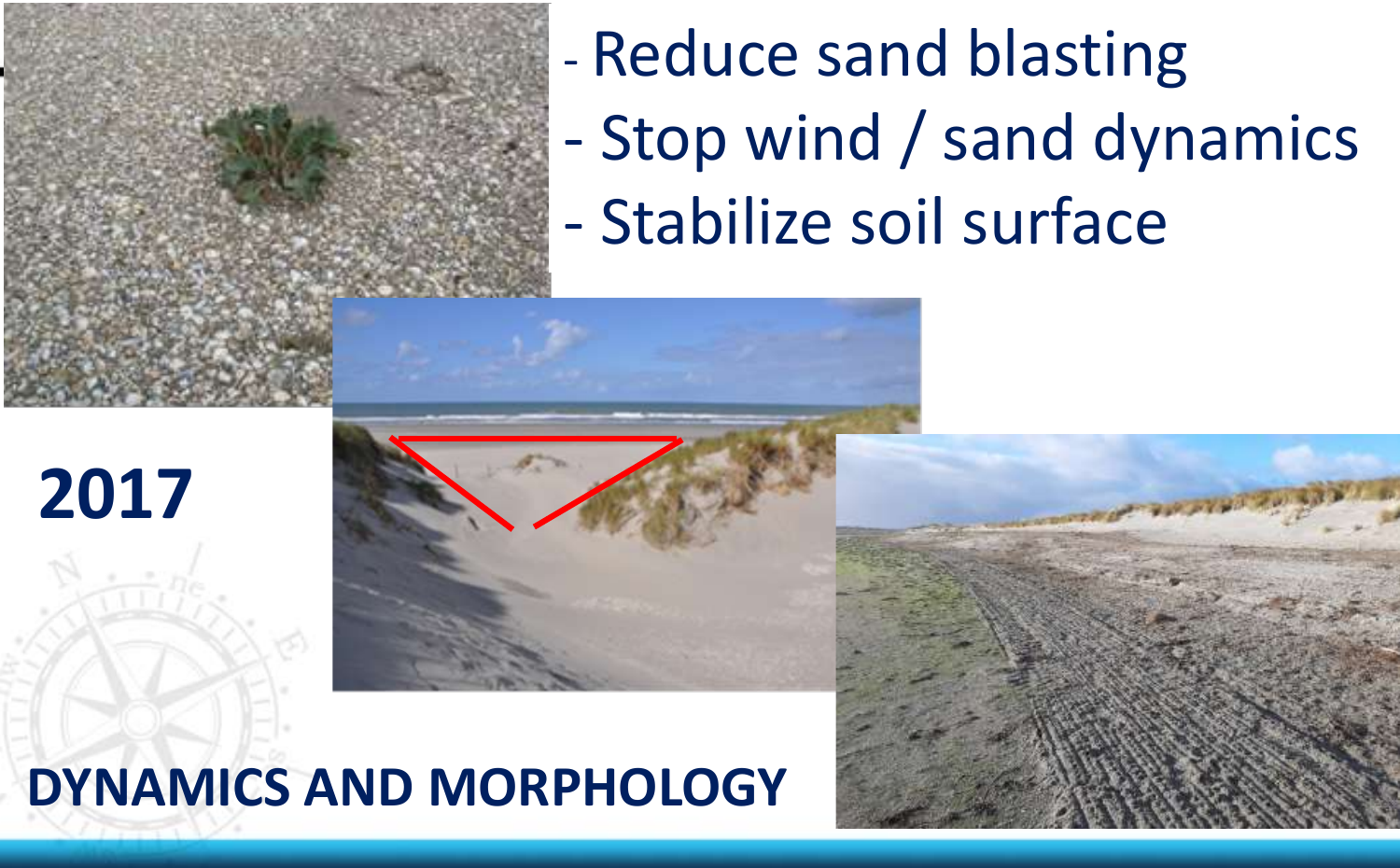## **2019** Excavate Create more moist habitats



# **GROUNDWATER**



**moist soil for dune marsh**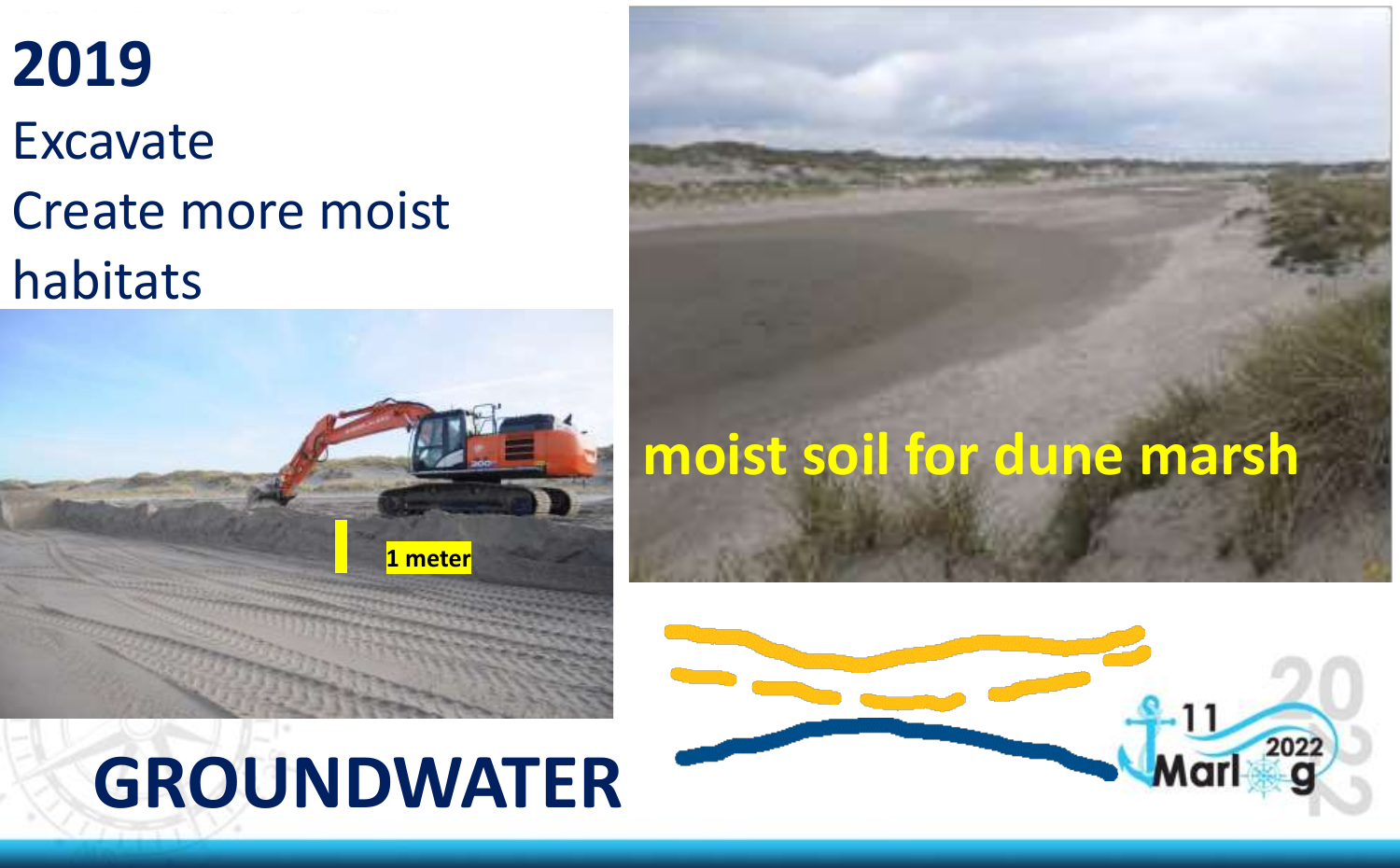

## **2020** Seeds from high quality vegetation elsewhere



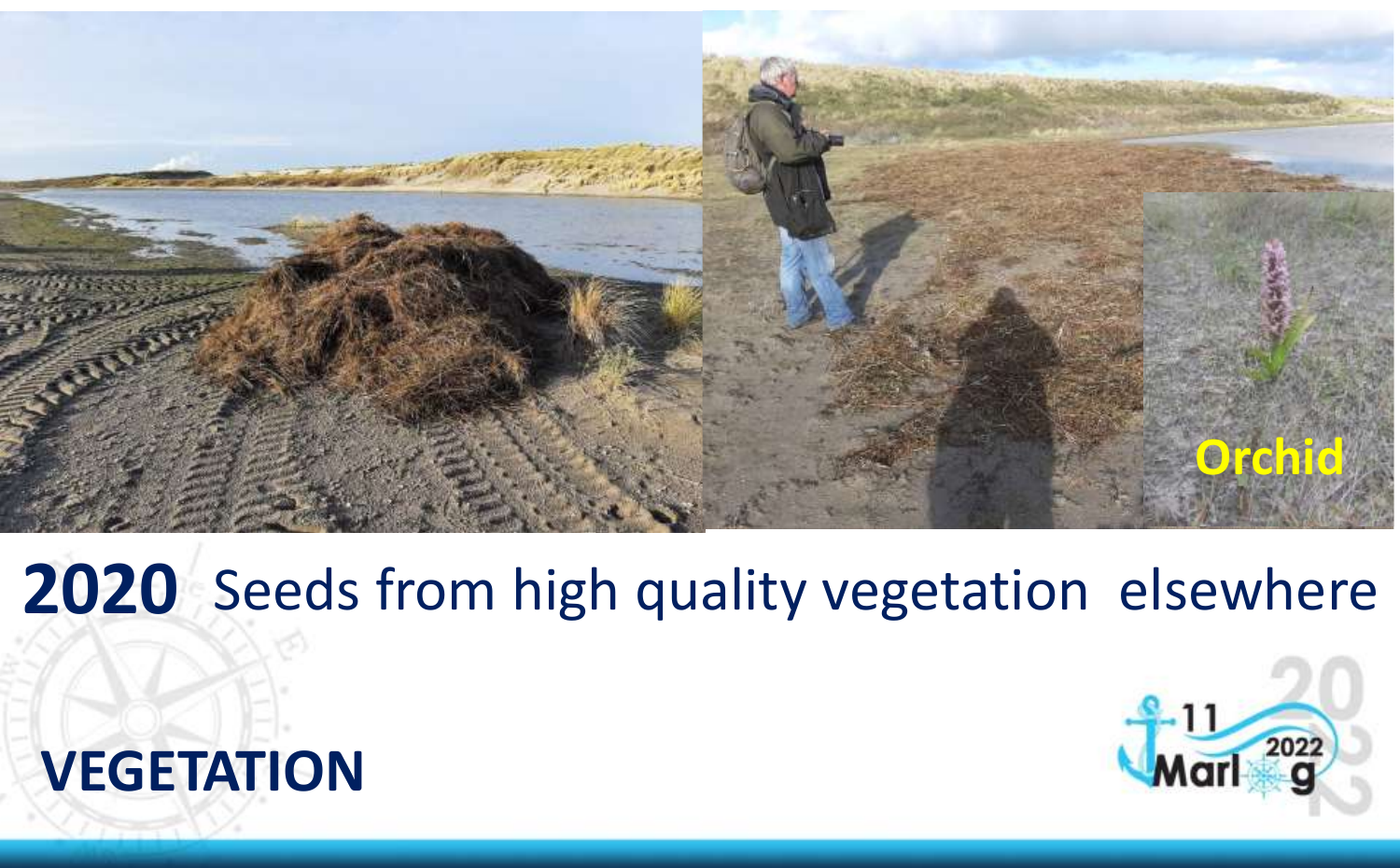### **After 10 years BwN (2011-2021)**

- -Habitat conditions now **good** for compensation success
- -**Nature** needs time (decades), more than **politicians** have (1-4yrs)

#### **Lessons**

- -Always **compensate** to aim at sustainable coast
- -Consider BwN as **alternative** for traditional hard solutions
- -Nature sometimes **not** predictable and makable
- -BwN needs **helping hand**
- -**Monitor and evaluate** to know what / when to do
- -**Learn by doing** to use more green technology in future



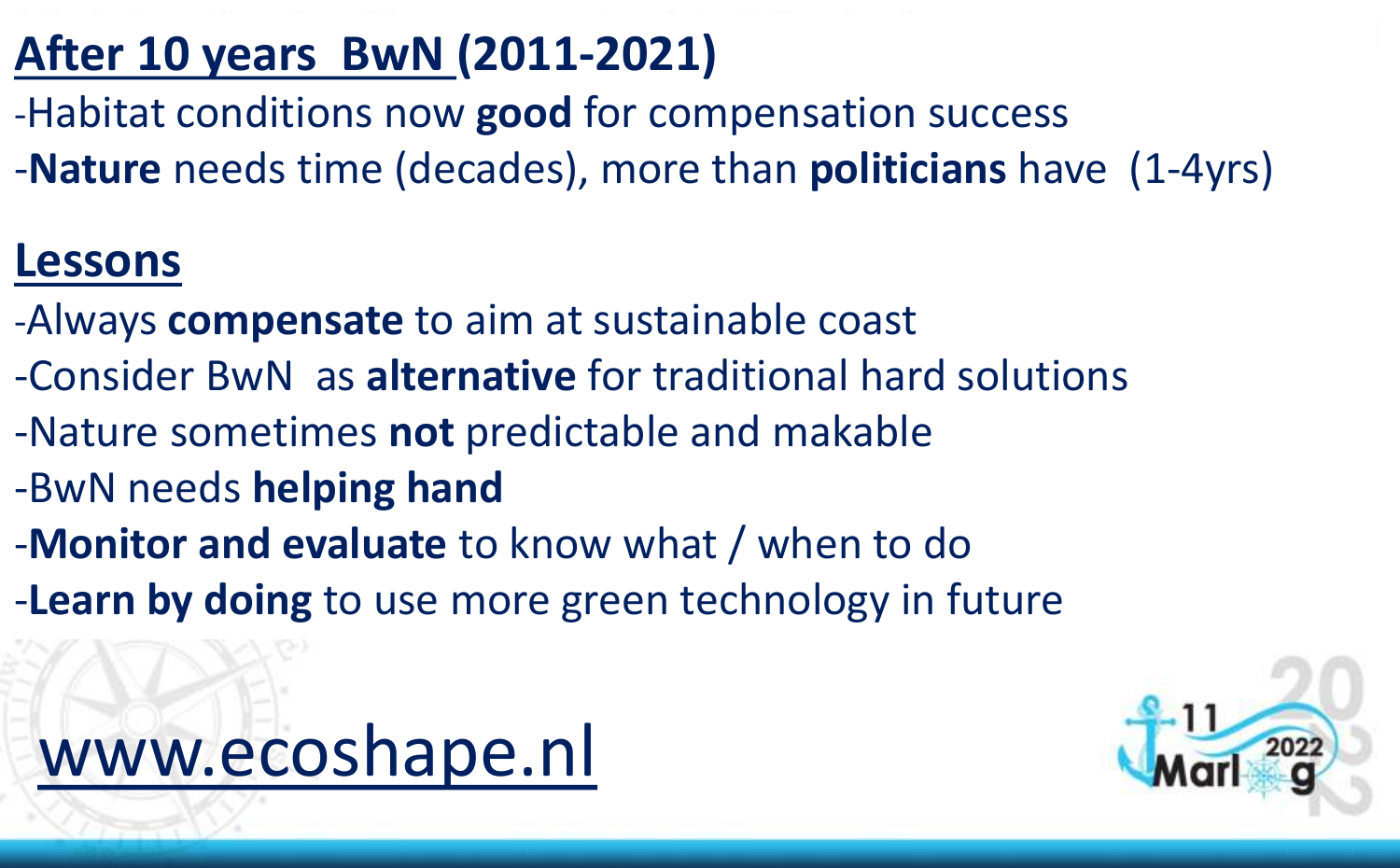# **Thank you Environmental sustainability of coasts**

"Marlog 11"